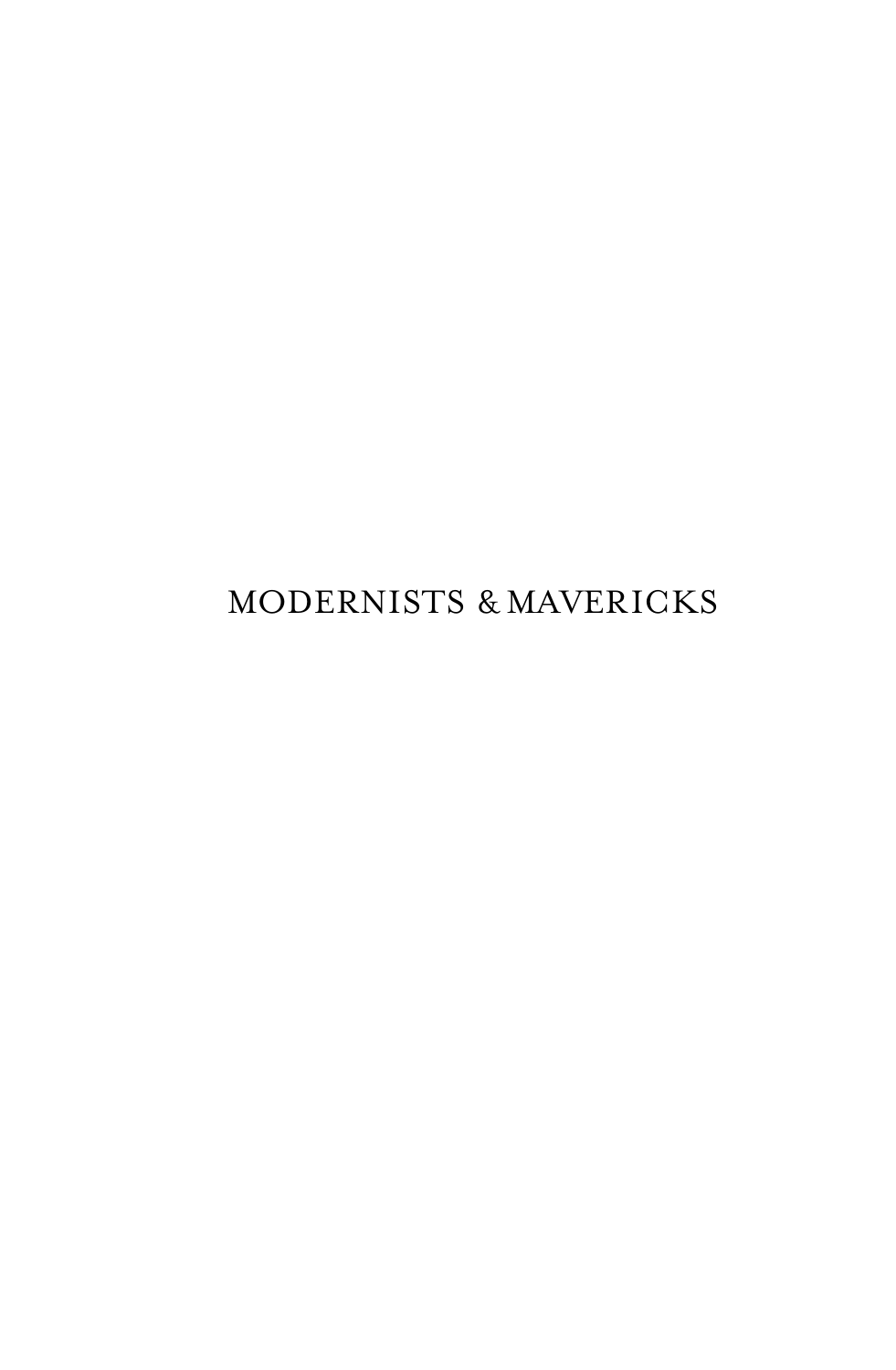

Martin Gayford

# MODERNISTS & MAVERICKS

**BACON, FREUD, HOCKNEY & THE LONDON PAINTERS**

*Timothy Behrens, Lucian Freud, Francis Bacon, Frank Auerbach and Michael Andrews at Wheeler's restaurant in Soho, London, 1963. Photo by John Deakin*

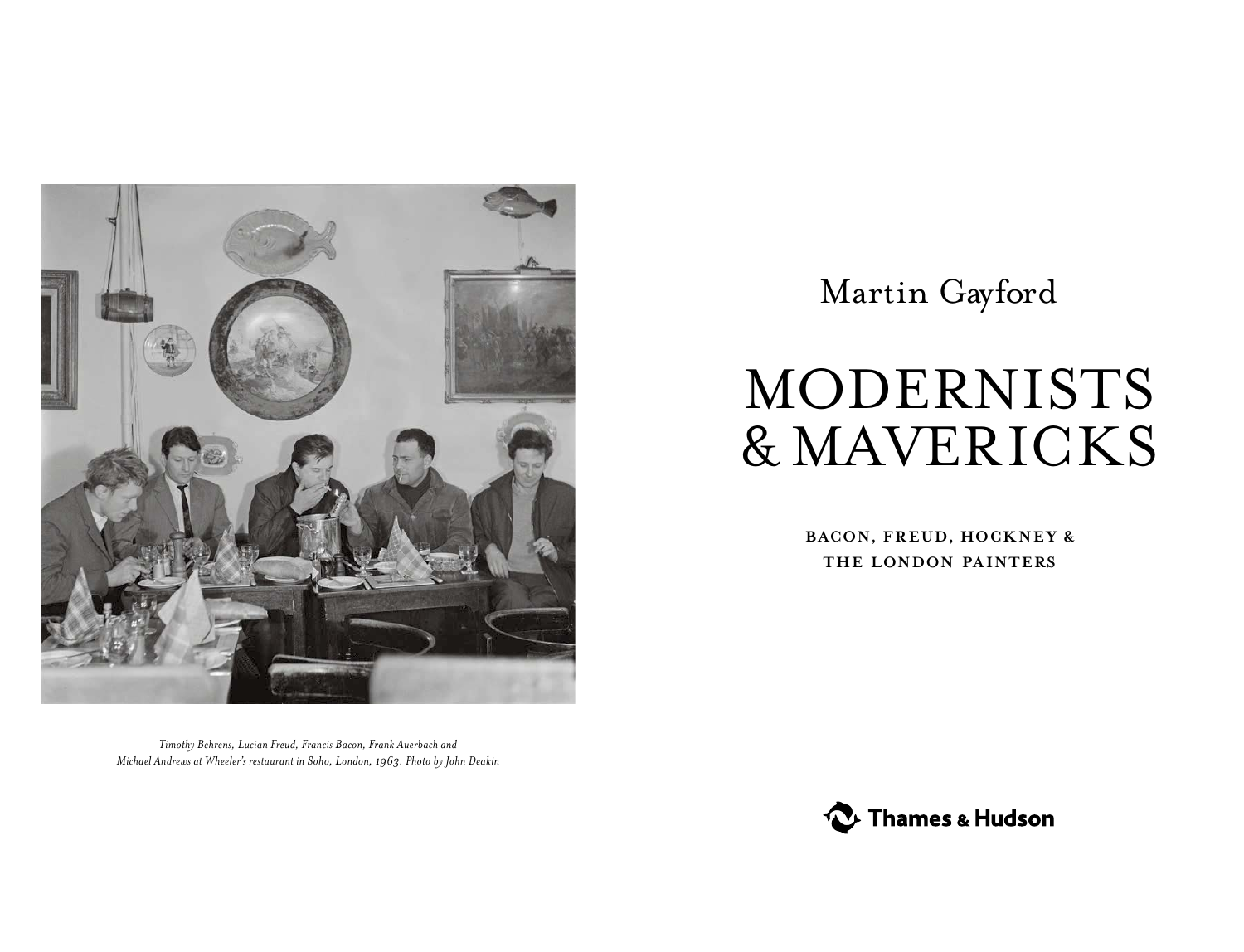### **CONTENTS**

|                  | Introduction                                           | 6               |
|------------------|--------------------------------------------------------|-----------------|
| 1                | Young Lucian: Art in Wartime London                    | II              |
| $\boldsymbol{2}$ | Pope Francis                                           | 22              |
| 3                | Euston Road in Camberwell                              | 40              |
| $\overline{4}$   | Spirit in the Mass: the Borough Polytechnic            | 59              |
| 5                | Girl with Roses                                        | 69              |
| 6                | Leaping into the Void                                  | 88              |
| $\overline{7}$   | Life into Art: Bacon and Freud in the 1950s            | IO7             |
| 8                | Two Climbers Roped Together                            | 125             |
| 9                | What Makes the Modern Home so Different?               | 137             |
| ΙO               | An Arena in which to Act                               | 158             |
| $\rm I\ I$       | The Situation in London, 1960                          | 175             |
| I <sub>2</sub>   | The Artist Thinks: Hockney and his Contemporaries      | 194             |
| I <sub>3</sub>   | The Grin without the Cat: Bacon and Freud in the 1960s | 206             |
| $I_4$            | American Connections                                   | 225             |
| 15               | Mysterious Conventionality                             | 246             |
| 16               | Portrait Surrounded by Artistic Devices                | 267             |
| 17               | Shimmering and Dissolving                              | 290             |
| 18               | The Non-Existence of Acton                             | 3 <sub>13</sub> |
|                  | Epilogue                                               | 334             |
|                  |                                                        |                 |
|                  | Notes                                                  | 340             |
|                  | Bibliography                                           | 344             |
|                  | Picture Credits                                        | 346             |
|                  | Acknowledgments                                        | 347             |
|                  | Index                                                  | 348             |

First published in the United Kingdom in 2018 by Thames & Hudson Ltd, 181A High Holborn, London WC1V 7QX

*Modernists & Mavericks: Bacon, Freud, Hockney & the London Painters* © 2018 Thames & Hudson Ltd, London Text © 2018 Martin Gayford

All Rights Reserved. No part of this publication may be reproduced or transmitted in any form or by any means, electronic or mechanical, including photocopy, recording or any other information storage and retrieval system, without prior permission in writing from the publisher.

British Library Cataloguing-in-Publication Data A catalogue record for this book is available from the British Library

ISBN 978-0-500-23977-3

Printed and bound in Slovenia by DZS-Grafik d.o.o.

To find out about all our publications, please visit **www.thamesandhudson.com**. There you can subscribe to our e-newsletter, browse or download our current catalogue, and buy any titles that are in print.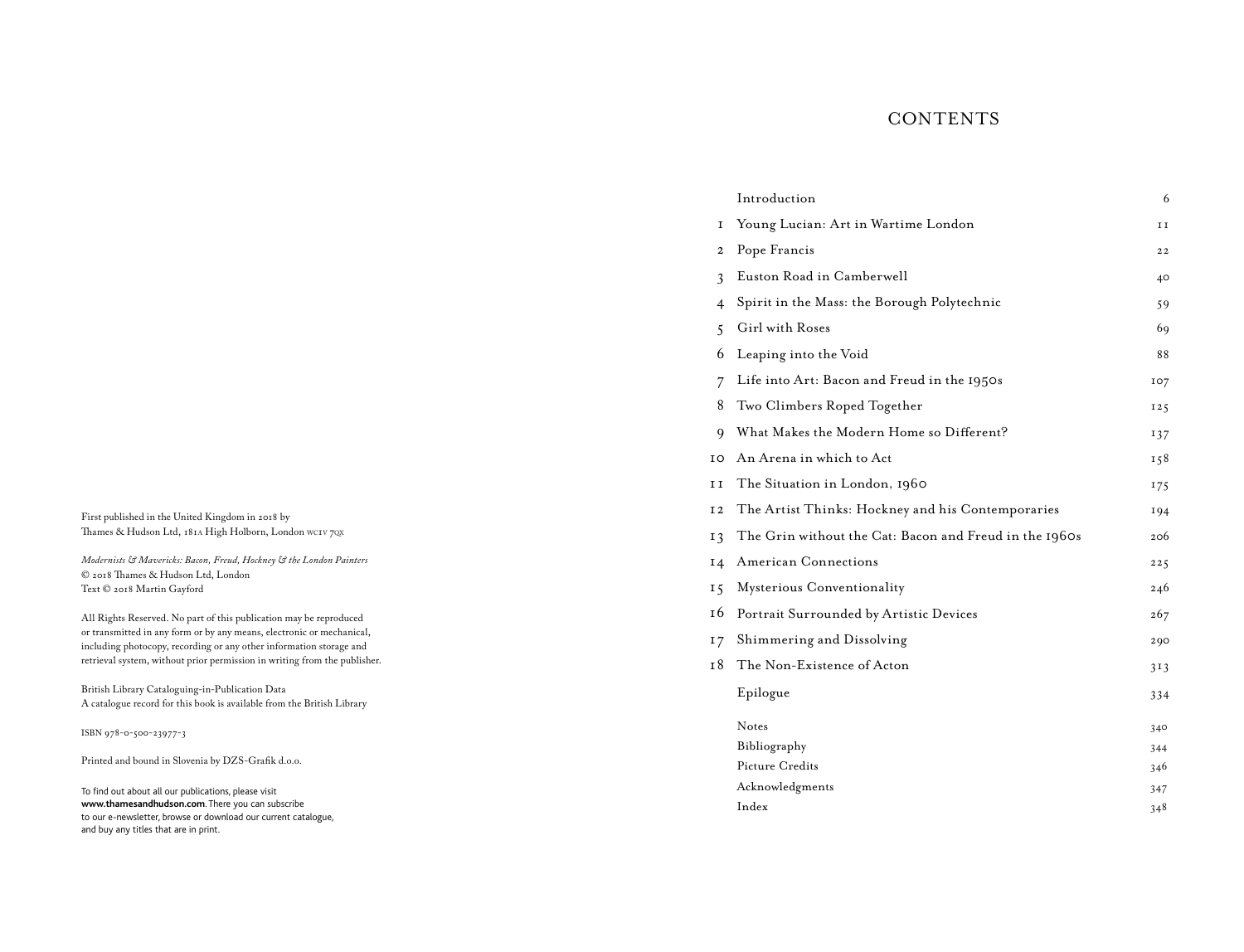to cover Francis Bacon and also Bridget Riley. Moreover, as Kitaj pointed out, in this period London became, like New York and Paris, a cosmopolitan centre in which 'a lot of interesting artists work upon each other'. And many came from distant places: Kitaj himself hailed from Ohio, Frank Bowling from British Guiana and Paula Rego from Portugal.

One of the underlying themes of *Modernists & Mavericks* is that the barrier between 'abstract' and 'figurative' – which seemed, at the time, a positive Iron Curtain – was in reality much more porous. There were individuals who crossed this line in both directions, more than once; others, such as Howard Hodgkin, whose work makes nonsense of the distinction. The truth – which lies at the core of the book – is that they were all obsessed with what Gillian Ayres has defined as 'what can be *done* with painting'. They all shared a belief that with paint they could accomplish works that in other media – photography, for example – they could not. This was the common factor binding them all together: the confidence that this ancient medium could do fresh and marvellous things.

#### Chapter one

## YOUNG LUCIAN: ART IN WARTIME LONDON

*He was totally alive, like something not entirely human, a leprechaun, a changeling child, or, if there is a male opposite, a witch.* Stephen Spender on the young Lucian Freud

n 1942, London was partially in ruins. Robert Colquhoun, a young painter who had arrived from Scotland the year before, was astonished by what he saw. The destruction in the West End is incredible,' Colquhoun wrote, 'whole streets flattened out into a mass of rubble and bent iron.' He noted 'a miniature pyramid in Hyde Park' constructed from the wreckage of destroyed buildings. One suspects that, like other artists, he found the spectacle beautiful as well as terrible.

Graham Sutherland, then one of the most celebrated British artists of the generation under forty, travelled into London by train from his house in Kent to depict the desolation. He would never forget his first encounter with the bombed City of London during the Blitz in the autumn of 1940: 'The silence, the absolute dead silence, except every now and again a thin tinkle of falling glass – a noise which reminded me of the music of Debussy.' To Sutherland's eyes, the shattered buildings seemed like living, suffering creatures. A lift shaft, twisted yet still standing in the remains of a building, struck him as resembling 'a wounded tiger in a painting by Delacroix'. This was a city under siege that had just escaped armed invasion. The arts, like every aspect of life, were rationed and much reduced. At the National Gallery, just one picture a month was on display.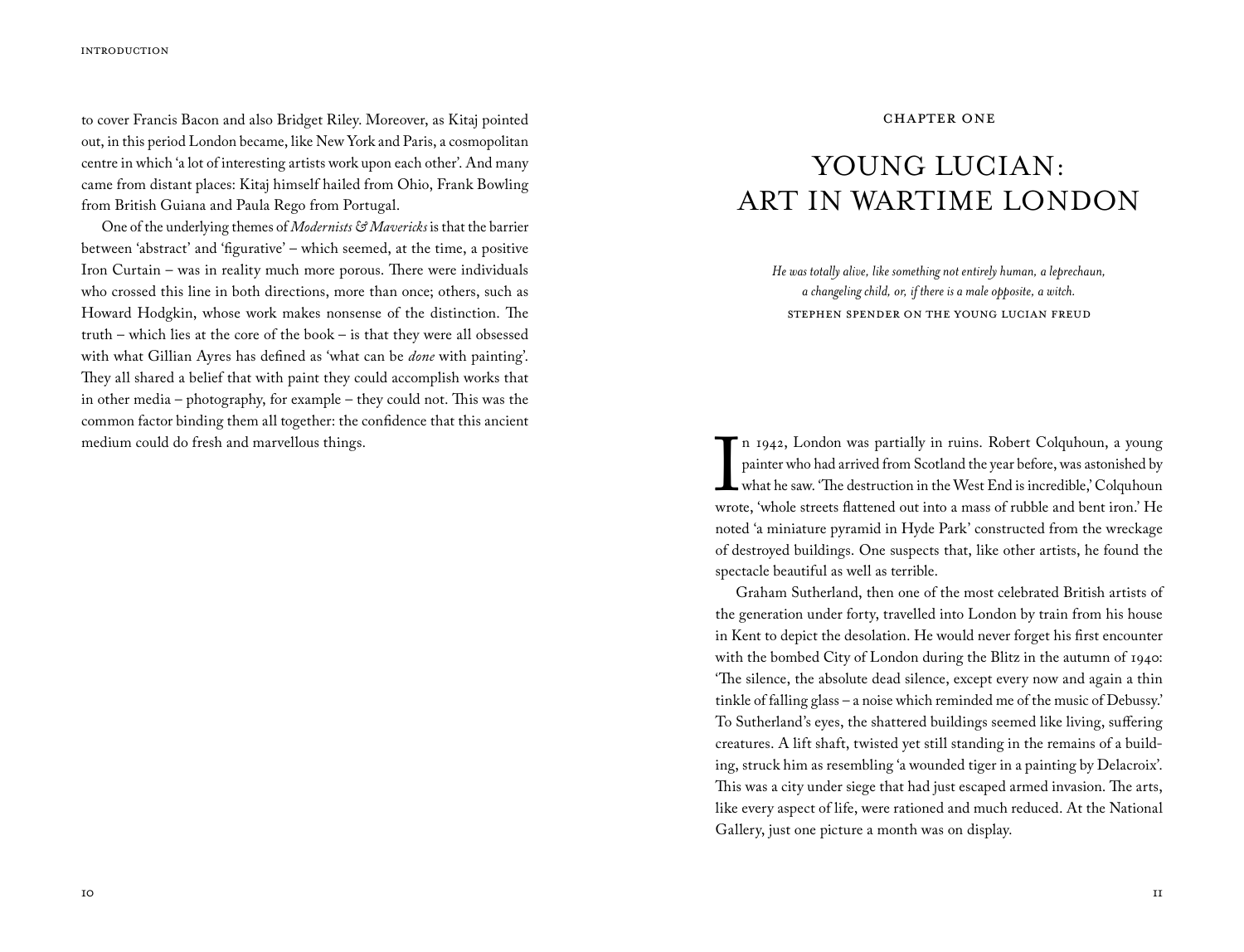Yet, amid the destruction, new energies were stirring. The war isolated London from the rest of Europe and exacerbated the endemic insularity of Britain as a nation. But new ideas were germinating in the minds of artists-to-be who were currently in the services, prisoner-of-war camps, schools or digging potatoes in the fields as conscientious objectors. A few, like Colquhoun, were already at work among the bomb sites of London.

In the same year in which Colquhoun penned his description of the ruined city, two young painters, just past their nineteenth birthdays, moved into a house on Abercorn Place in St John's Wood in North London. It was a fine terraced building in the early nineteenth-century classical style. There were three floors, providing room for a separate studio each (the ground floor being occupied by a classical music critic who became increasingly irritated by his new neighbours). The tenants' names were John Craxton and Lucian Freud. Neither was in the armed services: Craxton had failed the medical examination, while Freud had been invalided out of the Merchant Navy. And so, with financial support from a generous patron, Peter Watson, they were free to live *la vie de bohème*, Second World War-style.

Suitably enough, given the devastation that lay around, the environment that Freud and Craxton created for themselves was full of shattered forms, sharp-edged vegetation and the smell of death. The decor at 14 Abercorn Place was, as Craxton put it, 'very, very bizarre'. The two painters would buy job lots of old prints at the nearby Lisson Grove saleroom, where fifty or sixty items would go for ten shillings. Among these were some that had nice frames, which they would keep, breaking up the rest and making a fire with them. 'We'd lay the glass on the floor – a new sheet of glass for a special guest – so the entrance to our maisonette, [as] they were called, had dozens of broken sheets all over the floor which went crunch, crunch under your feet – which very much annoyed the man living underneath.' The whole effect was completed by an array of headgear hung on hooks in the hall – 'any sort of hat we could find' – including police helmets, while on the upper floor there was a selection of 'huge spiky plants that Lucian had growing up all over the place'. Freud also owned a stuffed zebra head, bought from the celebrated taxidermist Rowland Ward on Piccadilly. This was intended as an urban substitute for the horses he had loved since he



*Lucian Freud, c*. *1943. Photo by Ian Gibson Smith*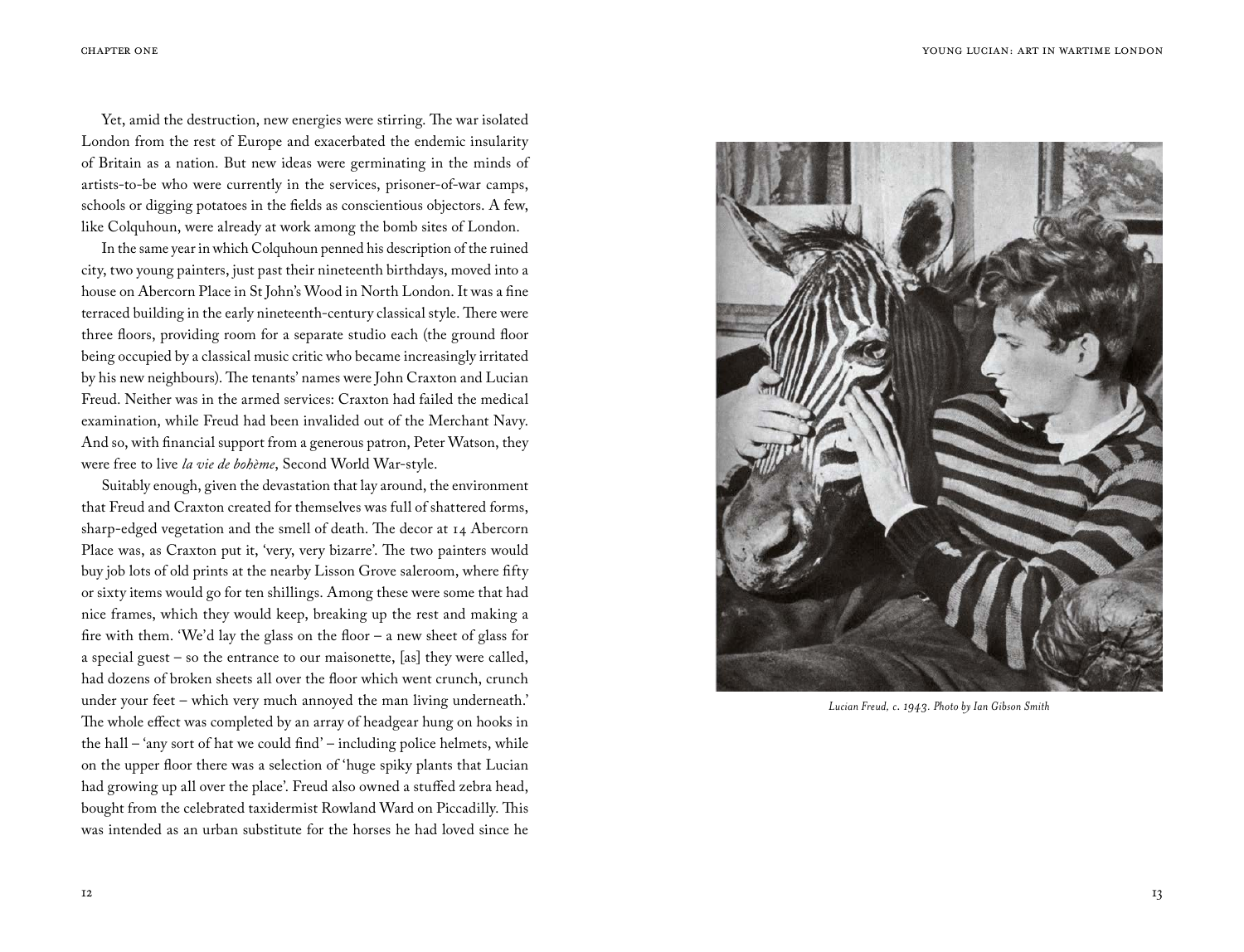learned to ride them as a child on his maternal grandfather's estate outside Berlin. Various kinds of dead animals, not mounted or preserved, were favourite subjects for both Freud and Craxton. From time to time, the nostrils of the music critic were offended by a stench of decay wafting down from upstairs.

Once, an important art dealer, Oliver Brown of the Leicester Galleries, made an appointment to inspect Craxton's work in his studio. Unfortunately, however, the painter had forgotten the arrangement and was still asleep at his parents' house. 'Brown arrived wearing a bowler hat and carrying a briefcase and a rolled-up umbrella, rang the bell and, to his amazement, a naked Lucian, walking on this broken glass, opened the door.' This apparition must doubtless have startled Mr Brown. From early on, Freud had struck people as a remarkable personality. Craxton remembered the sixteen-year-old Freud dropping in at his family home in the late 1930s:

Lucian was very on his own, reacting against everything. He *horrified* my parents, because he had an enormous amount of hair – a wild, untamed appearance – he was a very odd character in those days. My mother said, 'My God, I don't want any of my children looking like *that*'.

The photo editor Bruce Bernard – brother of the journalist Jeffrey and poet Oliver – met Freud during the war and was struck by his 'exotic and somewhat demonic aura' (Bernard's mother, like Craxton's, thought this youth might be dangerous to know). Freud's earliest work, whether done from observation or from his imagination, had an intensity that marked it out as unmistakeably his. The critic John Russell, looking back on these years, compared the young Freud to the figure of Tadzio in Thomas Mann's novella *Death in Venice* (1912), a 'magnetic adolescent' who seemed 'to symbolize creativity'. In the circles around the periodical *Horizon* and its backer Peter Watson, 'everything was expected of him'. But neither his true path, nor the importance of what he was eventually to do, would have been easy to predict in 1942. Who could have guessed that, to quote Bernard again, he would eventually become 'one of the greatest portrayers of the individual human being in European art'.

Both the Freud and Craxton families lived in St John's Wood, near Abercorn Place (hence Craxton's choice to return to the family home every night to sleep). Harold Craxton, John's father, was a professor at the Royal Academy of Music; Freud's father, Ernst, was an architect and the youngest son of Sigmund Freud, founder of psychoanalysis. The Freuds had lived in Berlin, but left Germany shortly after the Nazis came to power. Consequently, Lucian had a privileged and cultured Central European upbringing until the age of ten, after which he went to a succession of progressive English boarding schools, getting expelled from all of them for wild behaviour.

Craxton and Freud were both from backgrounds that were highly unusual, in that the arts were seen as an integral part of everyday life. Elsewhere in London – and Britain – in the early 1940s, things were very different. To be an artist was a choice of career so rare as to be incomprehensible. According to Freud, 'Being a painter in those days was not considered a serious occupation. When I told people at parties what I did, they would reply "I wasn't asking about your hobbies".' At that time, he estimated, there were perhaps half a dozen painters in Britain making a living entirely from their work – Augustus John, Laura Knight, Matthew Smith and possibly one or two others. The big Edwardian portrait painters had done well for themselves, as the young Freud was aware: 'Augustus John writes in his memoirs that William Orpen used to keep a plate of money in his hall for less fortunate artists to help themselves from – although when I asked John about it he explained, "They were coppers".' The meagreness of this largesse indicates the low levels of local artistic aspiration.

The best of British artists instinctively looked to France for inspiration and fresh directions. Walter Sickert, who died in January 1942, just as Freud and Craxton were moving into Abercorn Place, was one of the most talented and serious painters at work in London in the first half of the twentieth century. Yet he always felt that the 'genius of painting hovers over Paris, and must be wooed on the banks of the Seine'. Accordingly, he spent lengthy periods on the other side of the Channel. Essentially Sickert was correct. In the 1930s and 1940s, Frank Auerbach recalls, 'people in Paris had the intellectual energy, the standards and the industry'. Artistically, London had long been a backwater, even before the war.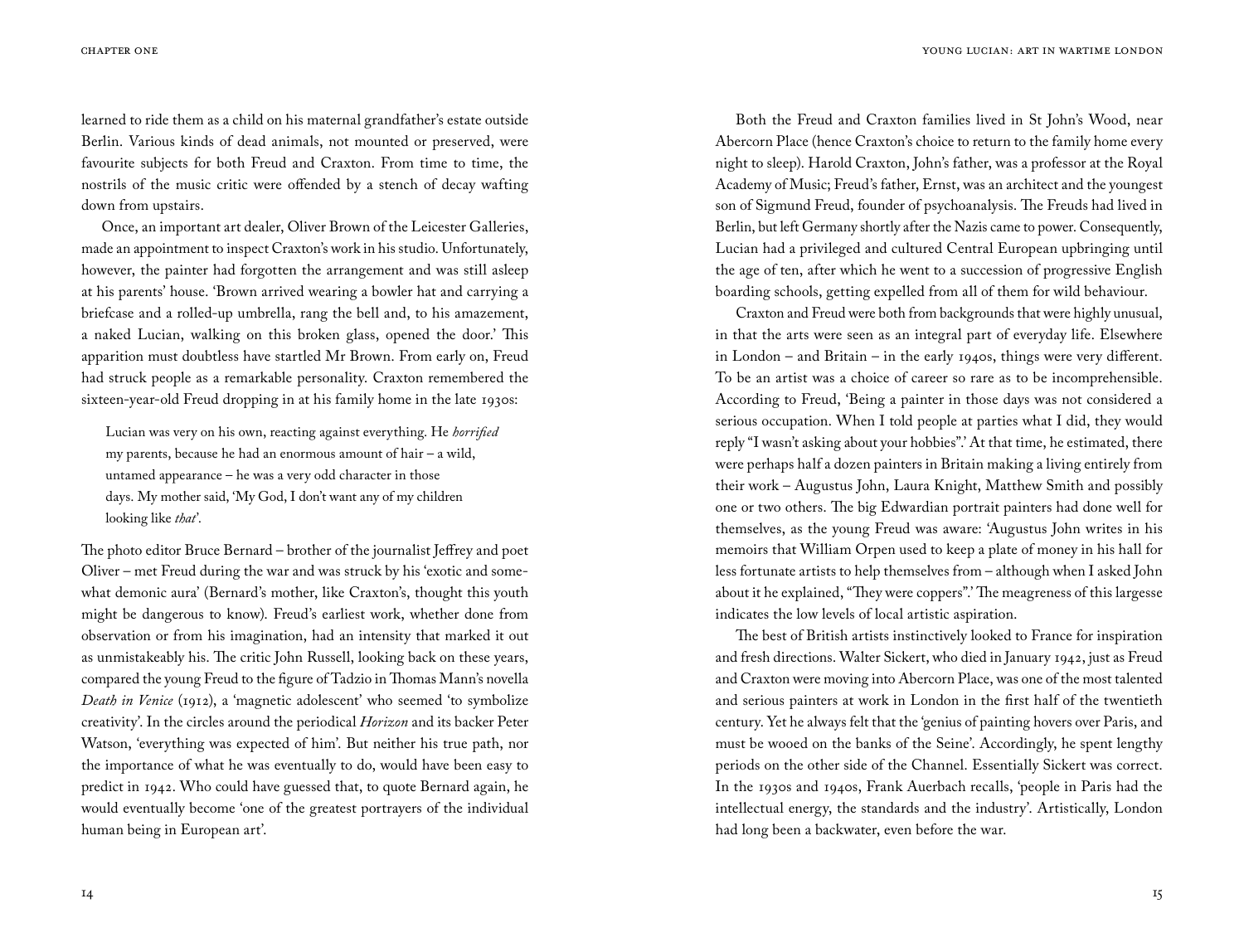If simply being a painter seemed strange to the people Freud met at parties, being a Modernist would have been doubly incomprehensible. Puzzlement and incredulity were certainly the reactions of the character played by George Formby in *Much Too Shy,* a film from 1942 in which the comedian and singer played an aspiring commercial illustrator. In one scene he stumbles into a 'School of Modern Art' where various students are producing work of a Surrealist nature. 'Where's his arms and legs?' he exclaims in comic bewilderment on seeing one particular picture. 'Oh,' a painter played camply by Charles Hawtrey explains, 'we *abstract*.'

By a strange chance, *Much Too Shy* was one of a couple of films in which Freud got work as an extra, playing the part of an art student. Meanwhile, in real life, Peter Watson had sent the two young artists off to life-drawing classes at Goldsmiths' College in South London to sharpen up their skills (Craxton felt his own drawing was 'chaotic' and Lucian's, at that stage, just 'very bad'). Freud, indeed, considered he had an 'almost total lack of natural talent'. His early drawings, nonetheless, had energy and – what many artists never achieve – an individual line. He aimed to discipline this by observation and by drawing constantly. Graphic art, at this stage, seemed much more feasible than painting, which he felt he could not control at all.

The classes Freud and Craxton attended were conducted on more traditional lines than those in the 'School of Modern Art' in *Much Too Shy* and their unconventional efforts attracted some critical attention, as recalled by Craxton:

We both decided, probably because of Picasso, that we were just going to put one line down. The common way of drawing was to stroke the side of the nude with about twenty-five lines; your eye picked out the one that was the right one. We thought that was a cop-out, so we sat down to do absolutely one-line drawings of all the nudes. Shading was done with dots, so of course we got lots of remarks like, 'How's the measles?'

\*

The social world that Freud and Craxton inhabited was intimate, in that almost everyone knew everybody else. It was crisscrossed by complex amorous relationships that took little account of gender or marital status. This was a district of London's bohemia, which was – as David Hockney has noted – 'a tolerant place'. Attitudes were prevalent there, in the mid-twentieth century, which did not reach the wider population for another fifty years. In its acceptance of idiosyncrasy and excess it was a microcosm of the future. Life in wartime London, Craxton remembered, was 'like scrambling up a crevice – everything was narrowed down to practically nothing. Everyone went slightly mad with the bombs.' He and Freud would bicycle down from Abercorn Place to Soho, where much of what remained of London's literary and artistic population would gather, and every night there was a hectic, spontaneous party:

Soho was very useful during the war if you wanted to have an existence; it had an element of danger, which was nice. It was where you ran into all your friends; there was a conspiracy to go drinking together. And they were all drinking hard – as you were yourself. All I can remember about Dylan Thomas is this swaying figure with pints of beer in his hand. But they were all swaying. Colquhoun and [Robert] MacBryde went on a sort of pub tour up into Fitzrovia. But on the whole, Lucian and Dylan and I stuck to Soho.

Known as 'the two Roberts', Colquhoun and MacBryde were Scottish alcoholic painters, who were effectively – though in those days, of course, not legally – married to each other and were accepted and revered despite behaviour that was, on occasion, wildly aggressive. MacBryde, on being introduced to the poet George Barker, held out his hand and crushed the glass that was in it into Barker's palm. The poet, in response, punched MacBryde so hard on the head that he claimed he was deaf in one ear for days afterwards (the evening nonetheless ended very amicably). Craxton 'found Colquhoun and MacBryde very good company at times, when they weren't too drunk'. Colquhoun never hit him in the face, 'though he did a lot of other people. They were always railing against the English, but I quite liked that, it was rather fun.' Freud saw a more serious side to Colquhoun's character. There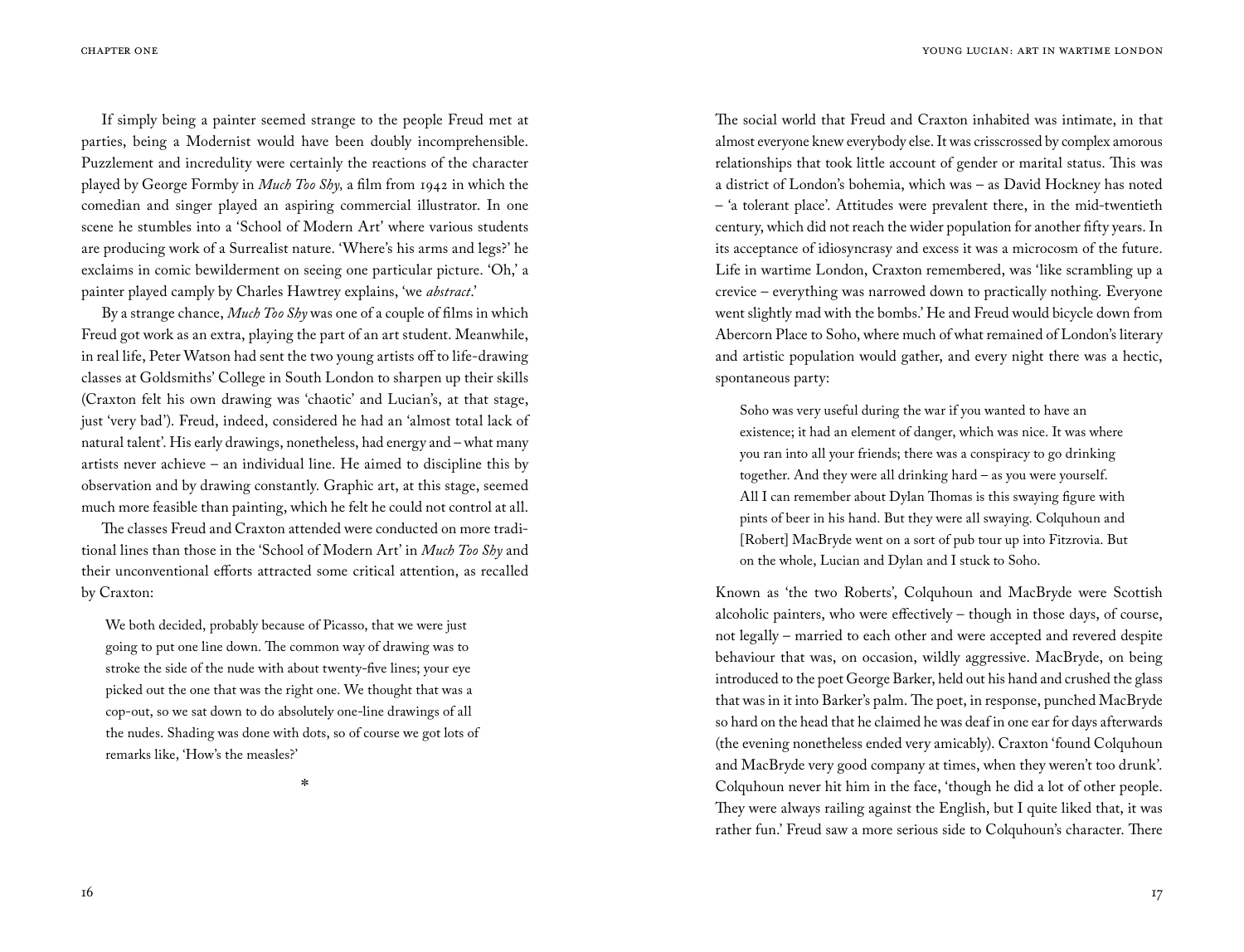

*Robert Colquhoun and Robert MacBryde, c*. *1953. Photo by John Deakin*

was 'something absolute' about him, he thought. 'He seemed very doomed and had a certain grandeur. He saw how tragic his situation was and also that it was irreversible.'

The London art world was a small pool, and one that had shrunk even further since 1939. Some important figures had departed; the abstract painter Ben Nicholson and his wife, Barbara Hepworth, left with their young family for the safety of St Ives in Cornwall, never to return. Others, who will feature prominently in the pages to come, were in 1942 experiencing the varied fortunes of war. Roger Hilton, a significant figure in 1950s abstraction, was captured by the Germans during the Dieppe Raid in August 1942 and taken to prisoner-of-war camp Stalag VIII-B in Silesia. Victor Pasmore, then a Romantic landscape painter, had tried to register as a conscientious objector, been rejected and conscripted, then attempted to desert. He spent some time in prison before being released at a tribunal where Kenneth Clark, director of the National Gallery, gave evidence in his favour, testifying with curious precision – and some justice – that Pasmore was 'one of the six best painters in England'. Meanwhile, Pasmore's friend William Coldstream had become an army officer and was engaged in painting camouflage, among other tasks.

The remaining painters in London were those who, for one reason or another, had been rejected – or ejected – from the armed struggle. In 1942 John Minton – an aspiring artist whom we will meet often in the pages to come – was hopelessly miscast as a member of the Pioneer Corps. The following year he was commissioned, but was discharged shortly afterwards as psychologically unfit, having – according to one story – lain down on the parade ground and refused to get up. In the later years of the war, Minton was to become one of the most successful young artists in London, sharing that position with the inseparable duo of Colquhoun and MacBryde and the youthful Craxton and Freud. In retrospect, these artists look like a group – sometimes dubbed the 'Neo-Romantics'. But, at the time, there was no manifesto, nor sense of a movement at work.

There were, however, certain qualities they had in common. All of them, at this stage, were essentially makers of drawings, not paintings. Often their works were illustrations to books and magazines, so the imagery was intimately connected with literature. Their affiliations were as much to do with publishing as with visual style. The works of Minton, and his friends Keith Vaughan and Michael Ayrton, often appeared in *Penguin New Writing* and other books produced by John Lehmann. Freud, Craxton, Colquhoun and MacBryde gave their allegiance to *Horizon*, Peter Watson and his coterie. The editor was Cyril Connolly and he was assisted, early on, by the poet Stephen Spender, who was bisexual and at least a little in love with Freud, as was Watson. 'Through his singular talent and personal magnetism', Bruce Bernard noted, Freud had attracted the attention of 'the important homosexual stratum in British cultural life'. Bernard pointed out that such figures – Watson and Spender among them – were almost the only people encouraging brilliant but unorthodox young painters. As a result of their enthusiasm, one of Freud's drawings had been published in *Horizon* in 1940, when he was just seventeen.

There was also a mood shared by most of the artists listed above (apart from Freud): an uneasy combination of nostalgia and nightmare. Craxton's ink and chalk drawing *Dreamer in Landscape* (1942) was one of the earliest – and most memorable – works he ever made. The sickle moon was borrowed from the nineteenth-century Romantic Samuel Palmer, whose work was